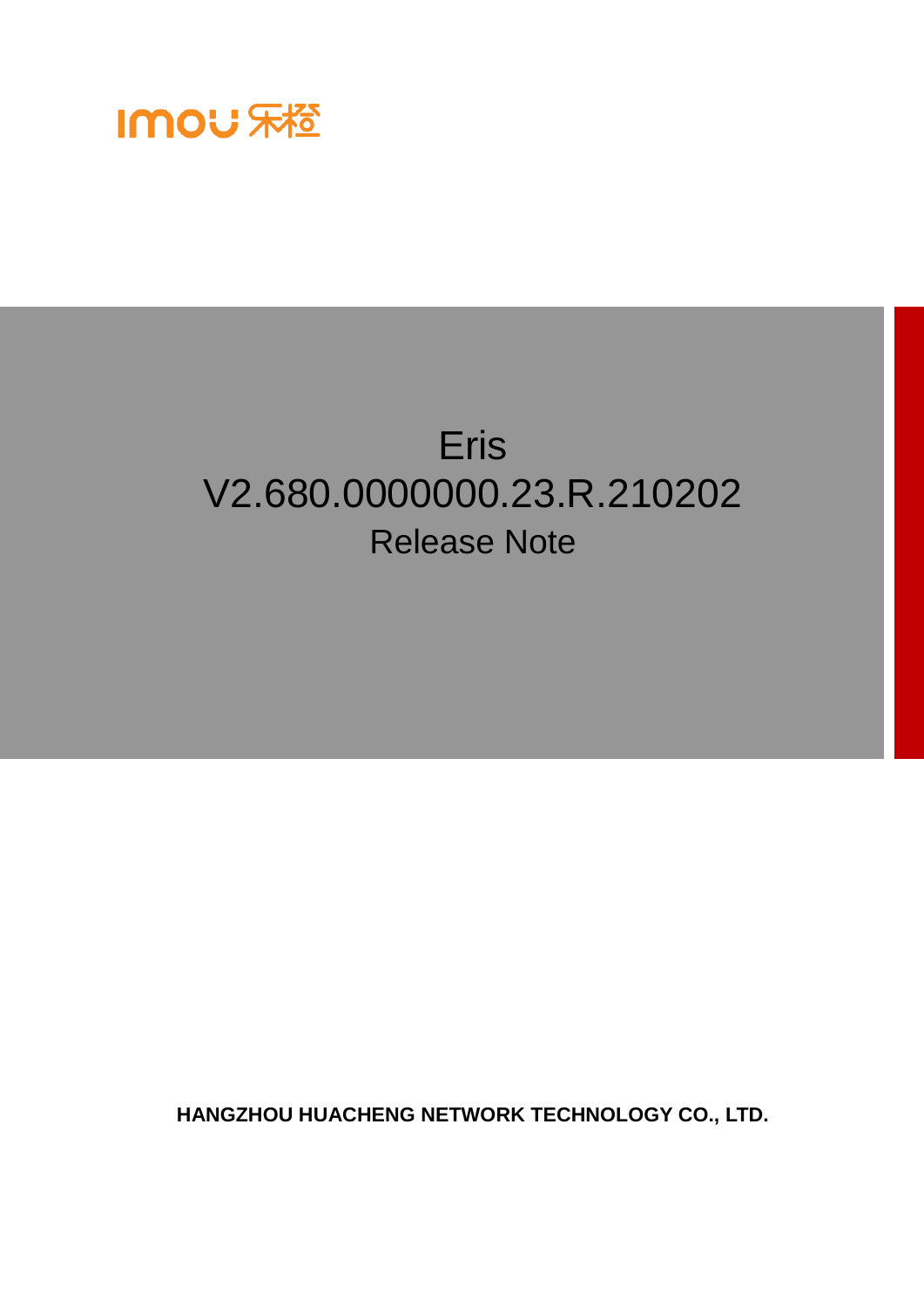### <span id="page-1-0"></span>Copyright

© 2018 HANGZHOU HUACHENG NETWORK TECHNOLOGY CO., LTD. All rights reserved. This document cannot be copied, transferred, distributed, or saved in any form without the

prior written permission of Hangzhou Huacheng Network Technology Co., LTD (hereinafter referred to be "Huacheng").

The products described in this document may contain the software that belongs to Huacheng or the third party. Without the prior written approval of the corresponding party, any person cannot (including but not limited to) copy, distribute, amend, abstract, reverse compile, decode, reverse engineer, rent, transfer, sublicense the software.

### **Trademarks**



All other company names and trademarks mentioned herein are the properties of their respective owners.

#### **Disclaimer**

- This release note is for reference only, and the actual product shall prevail.
- Succeeding products and release notes are subject to change without notice.
- If there is any uncertainty or controversy, please refer to our final explanation.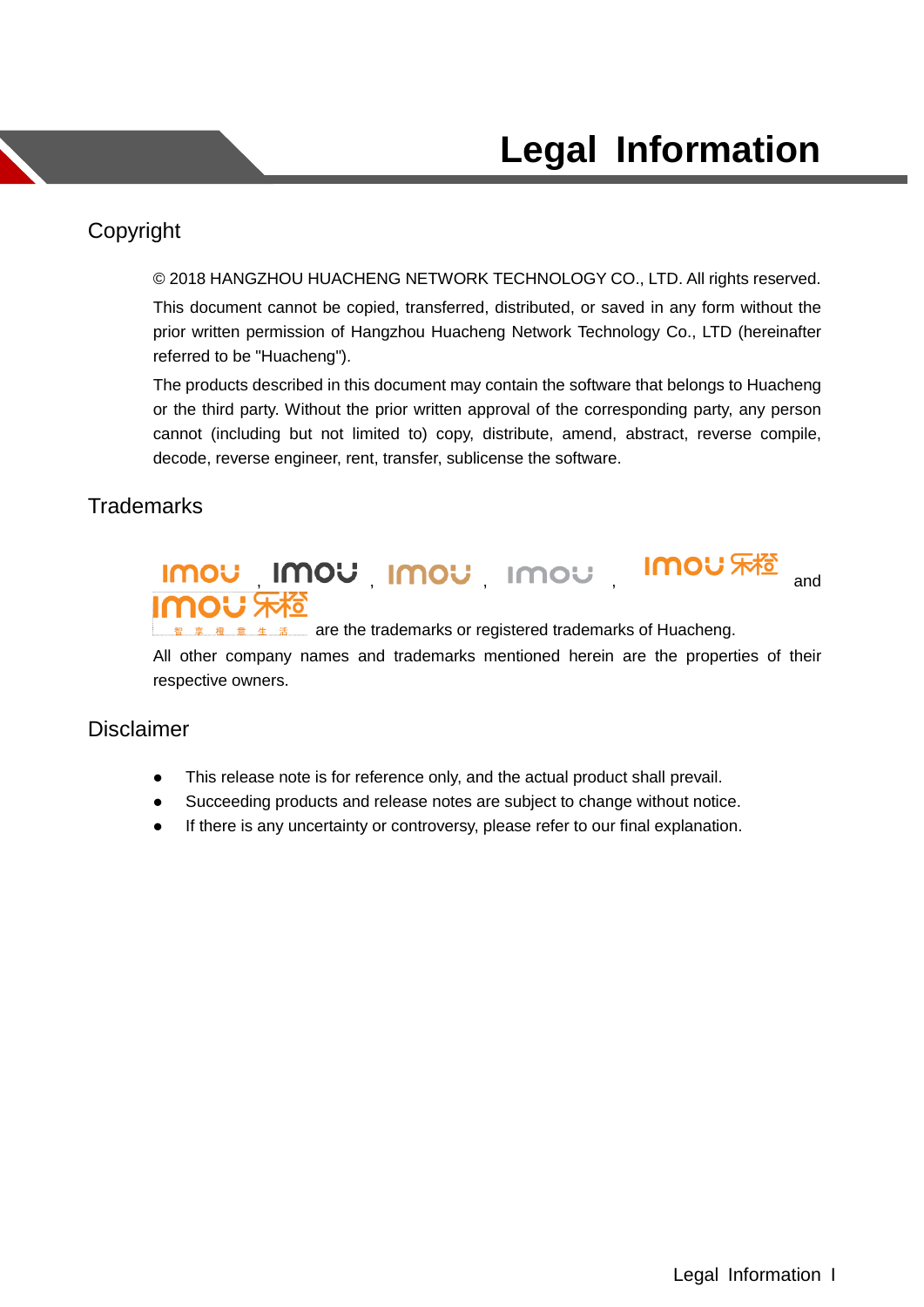# **Table of Contents**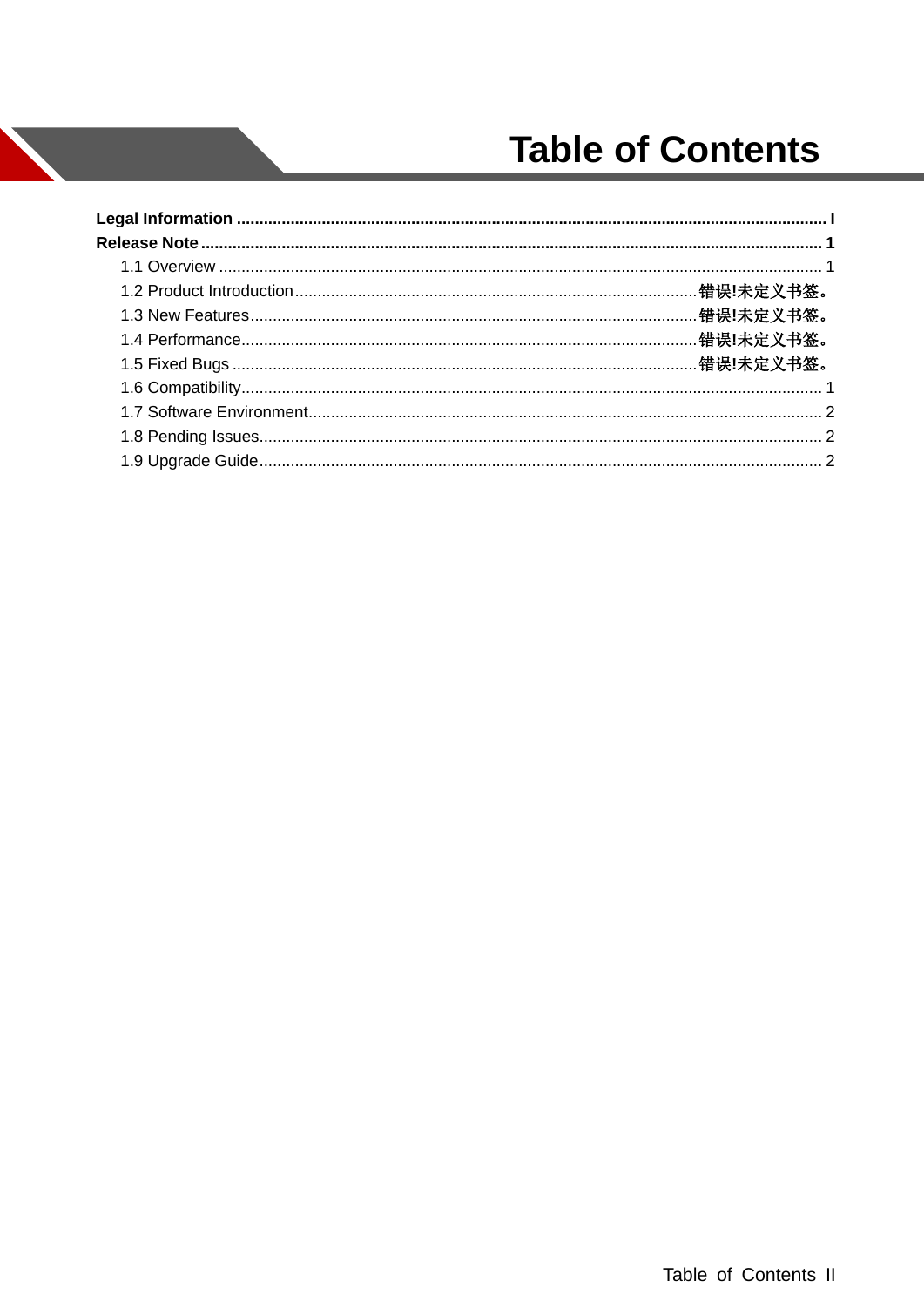### <span id="page-3-1"></span><span id="page-3-0"></span>**1.1 Overview**

| <b>Item</b>                        | <b>Description</b>                                                                                                                                                                                                                                                         |  |  |
|------------------------------------|----------------------------------------------------------------------------------------------------------------------------------------------------------------------------------------------------------------------------------------------------------------------------|--|--|
| Product name                       | <b>Eris Platform series</b>                                                                                                                                                                                                                                                |  |  |
| Version No.                        | V2.680.0000000.23.R.210202                                                                                                                                                                                                                                                 |  |  |
| Software<br>package<br>information | LC_IPC-Consumer-Zi-Eris_Eng_N_8192EU_V2.680.0000000.23.R.210202.zip<br>LC_IPC-Consumer-Zi-Eris_Eng_P_8192EU_V2.680.0000000.23.R.210202.zip<br>LC_IPC-Consumer-Zi-Eris_Eng_N_V2.680.0000000.23.R.210202.zip<br>LC_IPC-Consumer-Zi-Eris_Eng_P_V2.680.0000000.23.R.210202.zip |  |  |
| Safety baseline<br>version         | 2.0                                                                                                                                                                                                                                                                        |  |  |
| OS requirement                     | None                                                                                                                                                                                                                                                                       |  |  |
| Release date                       | 2020/03/10                                                                                                                                                                                                                                                                 |  |  |

# <span id="page-3-2"></span>**1.2 New Features**

| <b>Feature</b> | <b>Description</b> |  |
|----------------|--------------------|--|
|                |                    |  |
|                |                    |  |

# **1.3 Fixed Bugs**

| <b>Fixed bugs</b> | <b>Description</b>                                         |
|-------------------|------------------------------------------------------------|
|                   | Optimized cloud storage.                                   |
|                   | Faster access to recordings that are saved in the SD card. |
|                   | Improved live streaming performance.                       |
|                   | Eliminated echoes during two-way audio.                    |
|                   |                                                            |

# **1.4 Compatibility**

### **1.4.1 Program**

• the programs are compatible with the previous release.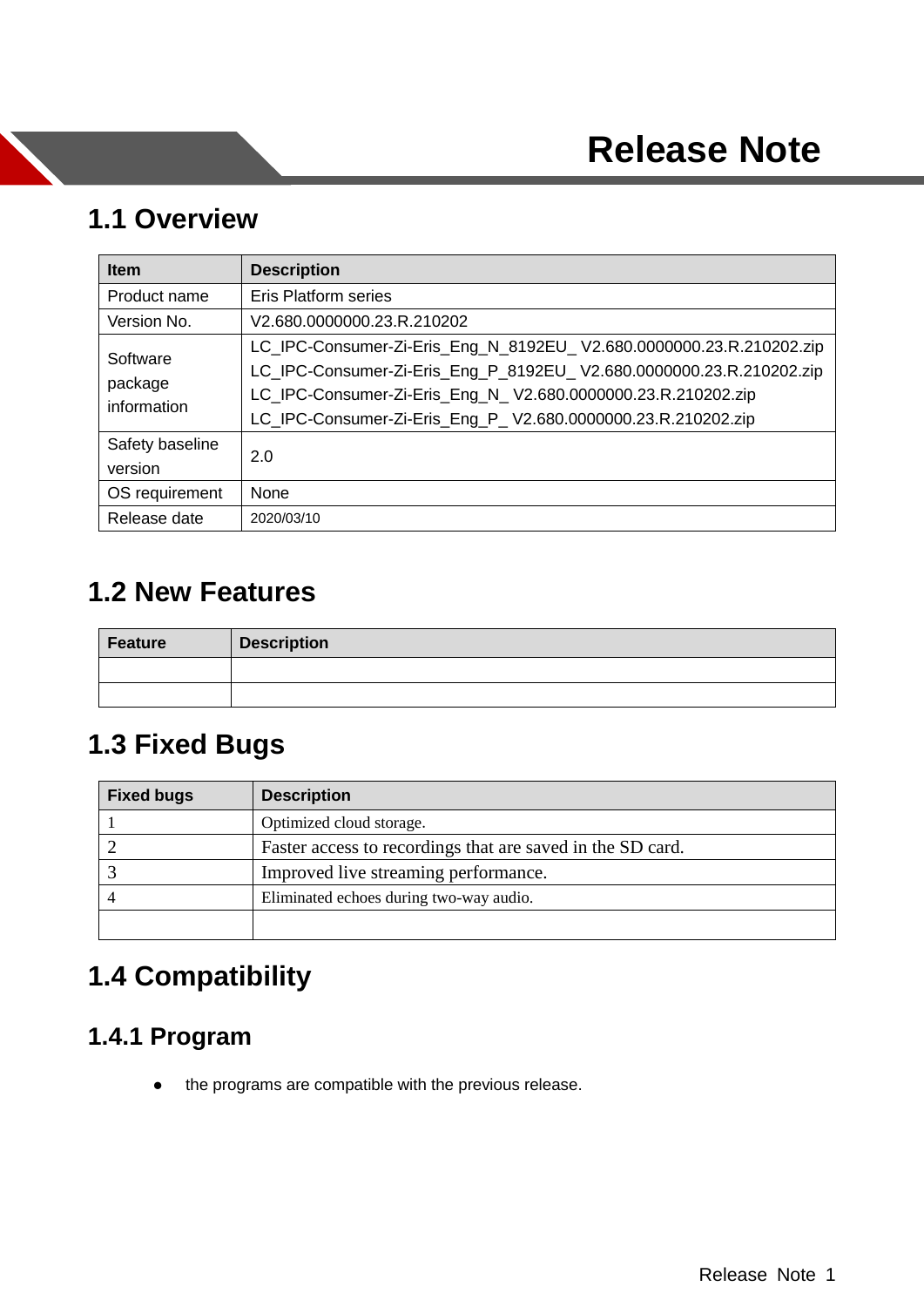## **1.4.2 Third Party Access**

- CGI testing tool version: V2.84.1.9
- ONVIF testing tool version: V19.12
- ONVIF: Supports ProfileG

# <span id="page-4-0"></span>**1.5 Software Environment**

| <b>Platform</b> | <b>Model</b>                     | <b>Description</b>         |
|-----------------|----------------------------------|----------------------------|
| <b>NVR</b>      | $NVR1104HS-W-$<br>S <sub>2</sub> | V4.000.0000000.0.R. 191203 |
| <b>APP</b>      | <b>IMOU</b>                      | V5.3.0                     |

# <span id="page-4-1"></span>**1.6 Pending Issues**

None

# <span id="page-4-2"></span>**1.7 Upgrade Guide**

Following the cloud upgrade process on the Imou App